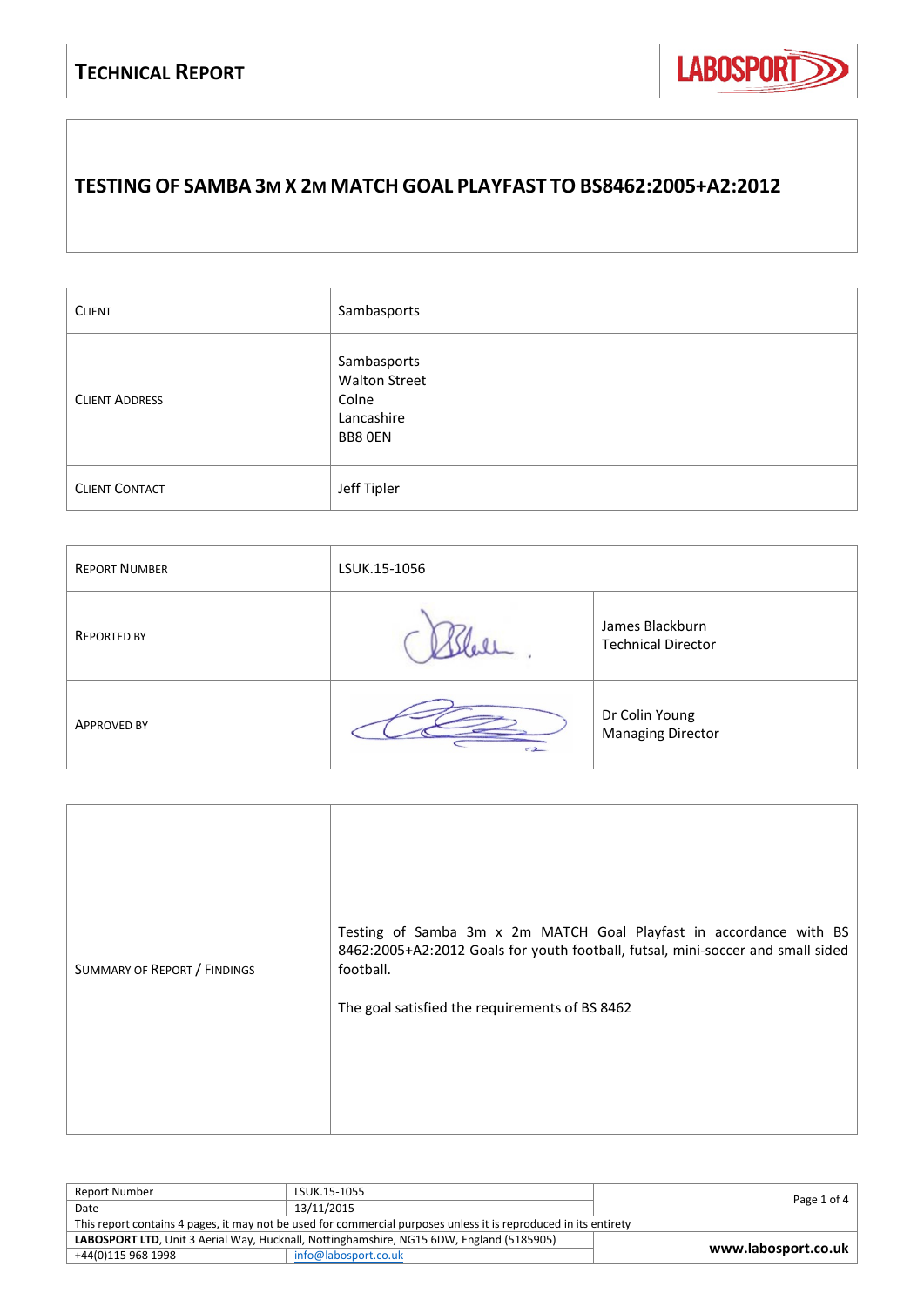

| <b>SCOPE OF TESTING</b>         | The goal was tested in accordance with BS 8462:2005+A2:2012 for dimensions,<br>materials, construction, instructions for users and markings                   |
|---------------------------------|---------------------------------------------------------------------------------------------------------------------------------------------------------------|
| <b>TEST PROCEDURE/STANDARDS</b> | BS 8462:2005+A2:2012 Goals for youth football, futsal, mini-soccer and small<br>sided football                                                                |
| PRODUCT DETAILS / DESCRIPTION   | Samba 3m x 2m MATCH Goal Playfast                                                                                                                             |
| <b>TEST CONDITIONS</b>          | The test samples were tested at 23 $\pm$ 2 °C and 50 $\pm$ 10 % relative humidity and<br>conditioned for a minimum of 24 hours prior to testing commencement. |

| <b>Report Number</b>                                                                     | LSUK.15-1055                                                                                                     |                     |
|------------------------------------------------------------------------------------------|------------------------------------------------------------------------------------------------------------------|---------------------|
| Date                                                                                     | 13/11/2015                                                                                                       | Page 2 of 4         |
|                                                                                          | This report contains 4 pages, it may not be used for commercial purposes unless it is reproduced in its entirety |                     |
| LABOSPORT LTD, Unit 3 Aerial Way, Hucknall, Nottinghamshire, NG15 6DW, England (5185905) |                                                                                                                  |                     |
| +44(0)115 968 1998                                                                       | info@labosport.co.uk                                                                                             | www.labosport.co.uk |
|                                                                                          |                                                                                                                  |                     |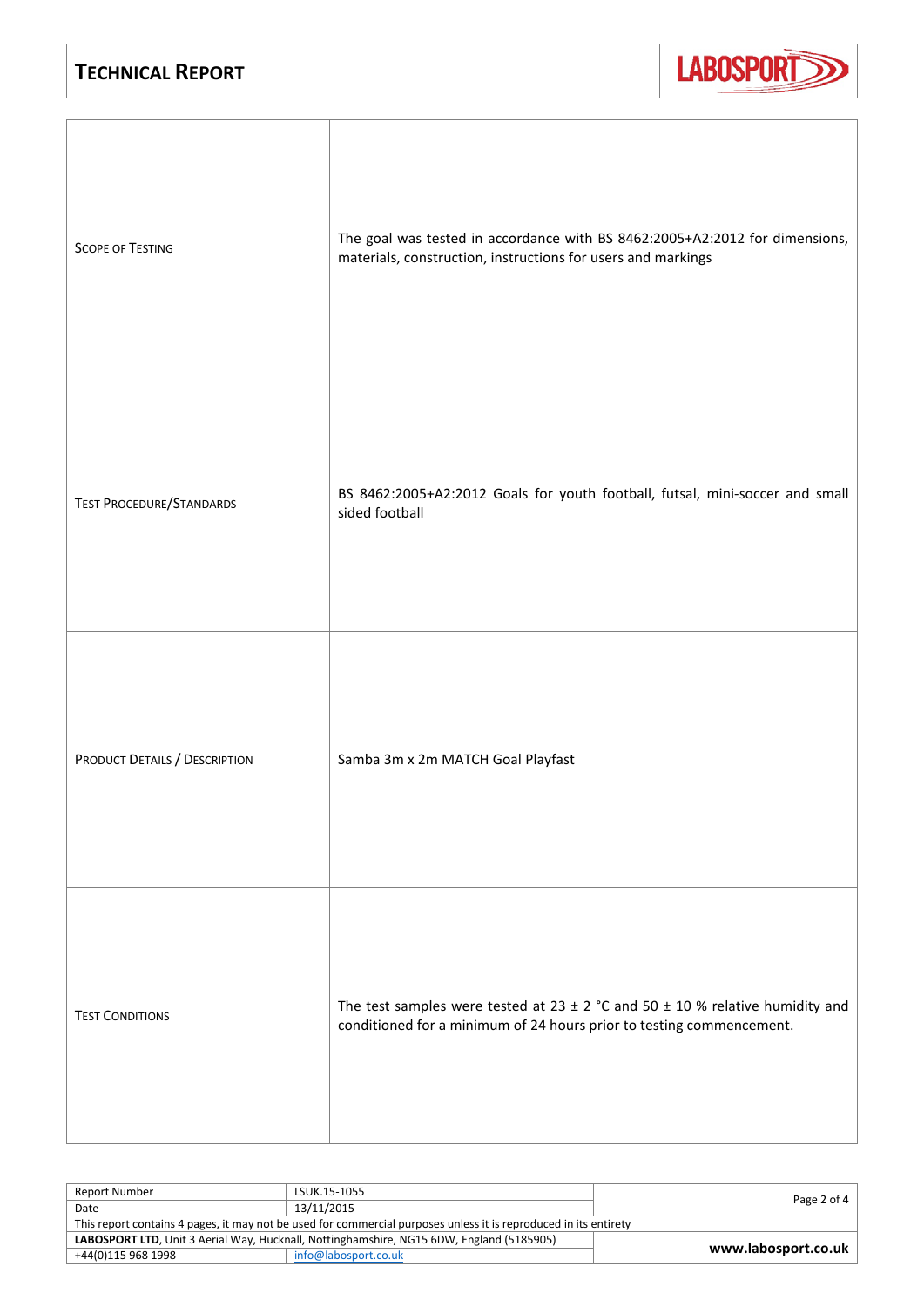

| <b>TEST RESULTS</b>         |             |  |
|-----------------------------|-------------|--|
| <b>Test</b>                 | Outcome     |  |
| Determination of Strength   | <b>Pass</b> |  |
| Determination of Stability  | Pass        |  |
| Label Durability            | Pass        |  |
| Dimensions                  | Pass        |  |
| Materials                   | Pass        |  |
| Framework & Net Supports    | Pass        |  |
| Net Fixings                 | Pass        |  |
| Finish                      | Pass        |  |
| Net strength and Dimensions | <b>Pass</b> |  |

| <b>CONCLUSIONS</b> | The Samba 3m x 2m MATCH Goal Playfast satisfied the requirements of BS 8462<br>for<br>Strength<br>٠<br>Stability<br>Label Durability<br>٠<br><b>Dimensions</b><br>٠<br>Materials<br>٠<br>Framework & Net supports<br>٠<br>Finish<br>٠ |
|--------------------|---------------------------------------------------------------------------------------------------------------------------------------------------------------------------------------------------------------------------------------|
|--------------------|---------------------------------------------------------------------------------------------------------------------------------------------------------------------------------------------------------------------------------------|

| <b>Report Number</b>                                                                     | LSUK.15-1055                                                                                                     |                     |
|------------------------------------------------------------------------------------------|------------------------------------------------------------------------------------------------------------------|---------------------|
| Date                                                                                     | 13/11/2015                                                                                                       | Page 3 of 4         |
|                                                                                          | This report contains 4 pages, it may not be used for commercial purposes unless it is reproduced in its entirety |                     |
| LABOSPORT LTD, Unit 3 Aerial Way, Hucknall, Nottinghamshire, NG15 6DW, England (5185905) |                                                                                                                  |                     |
| +44(0)115 968 1998                                                                       | info@labosport.co.uk                                                                                             | www.labosport.co.uk |